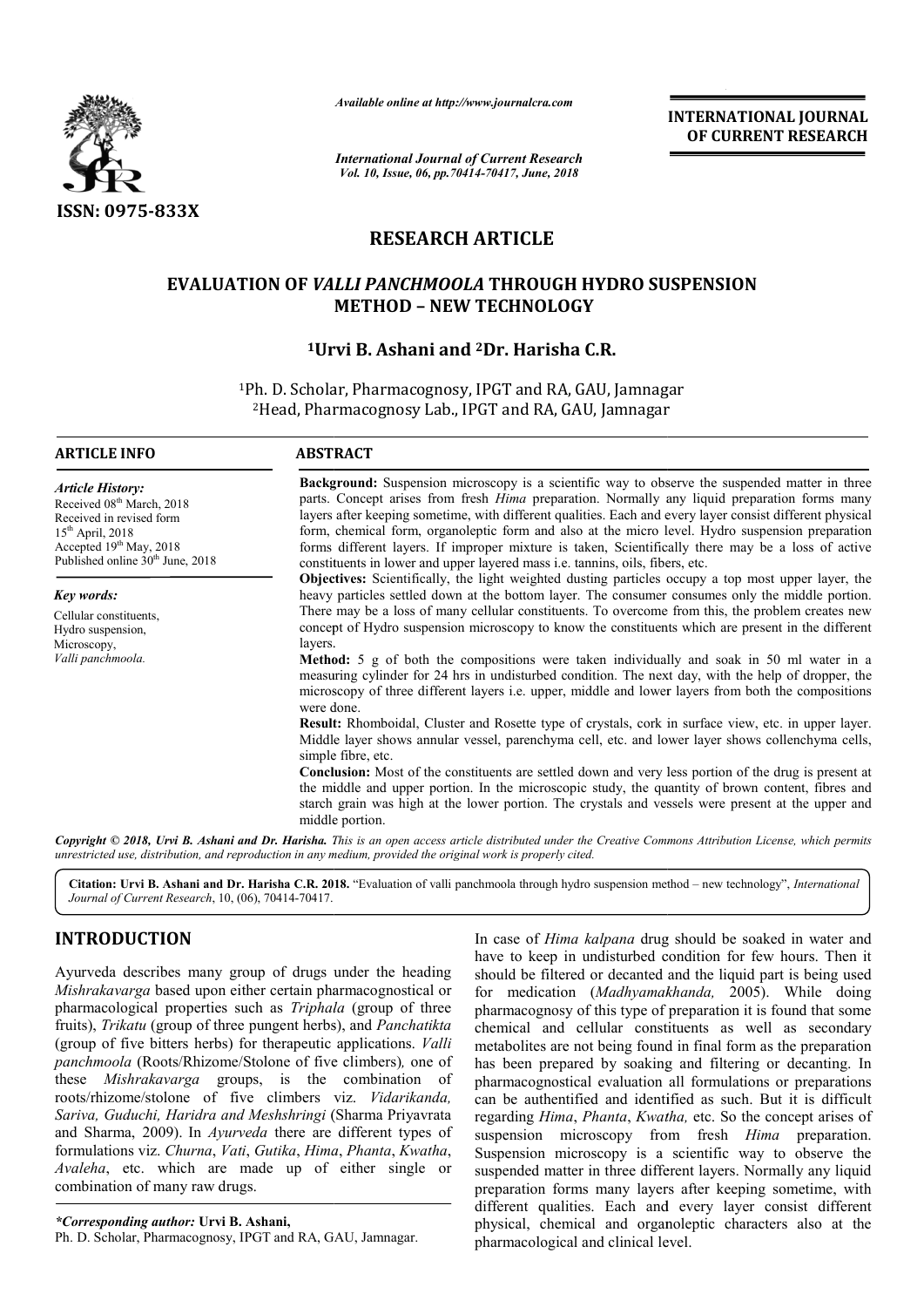

**G H**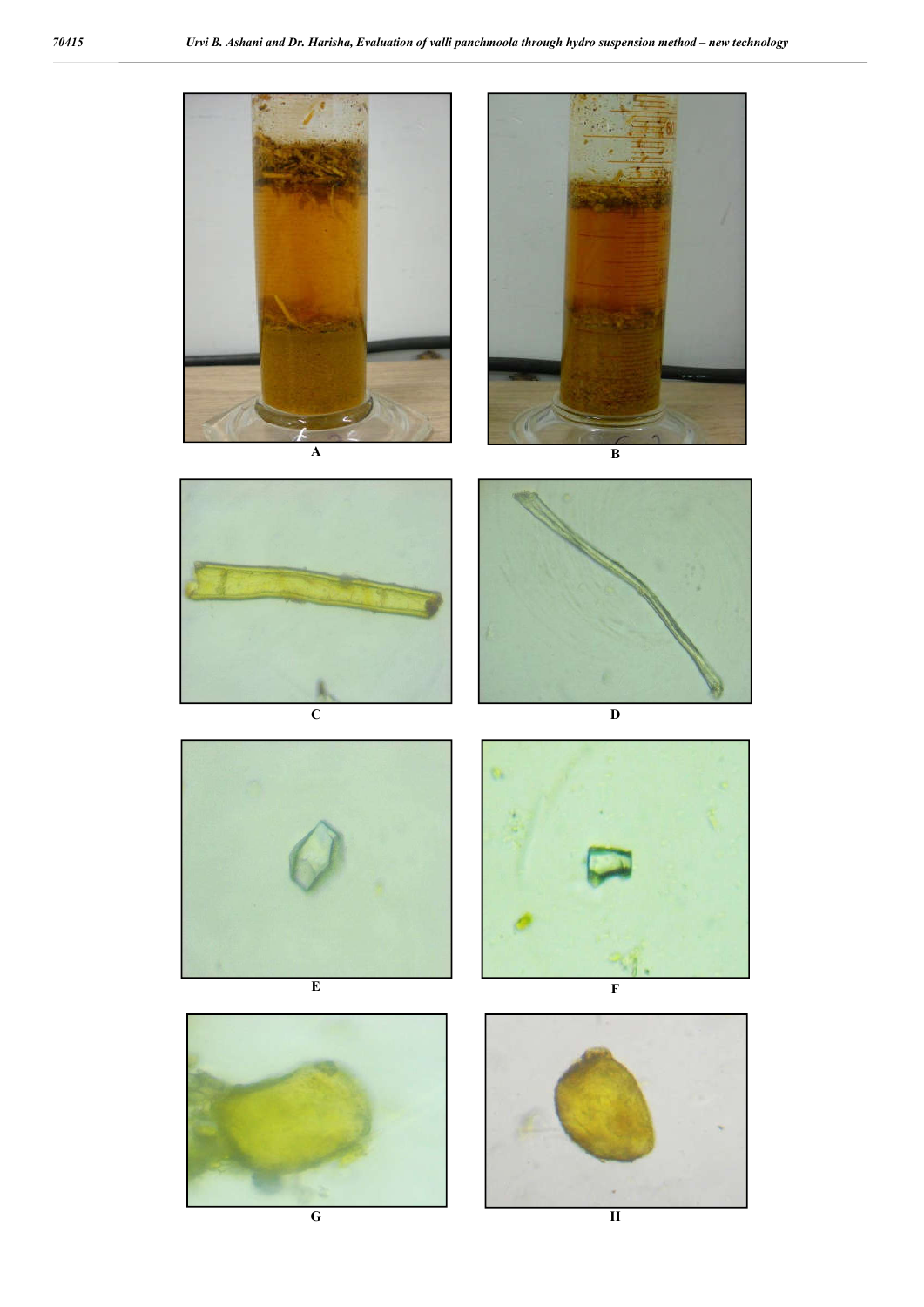

**M**

**N**